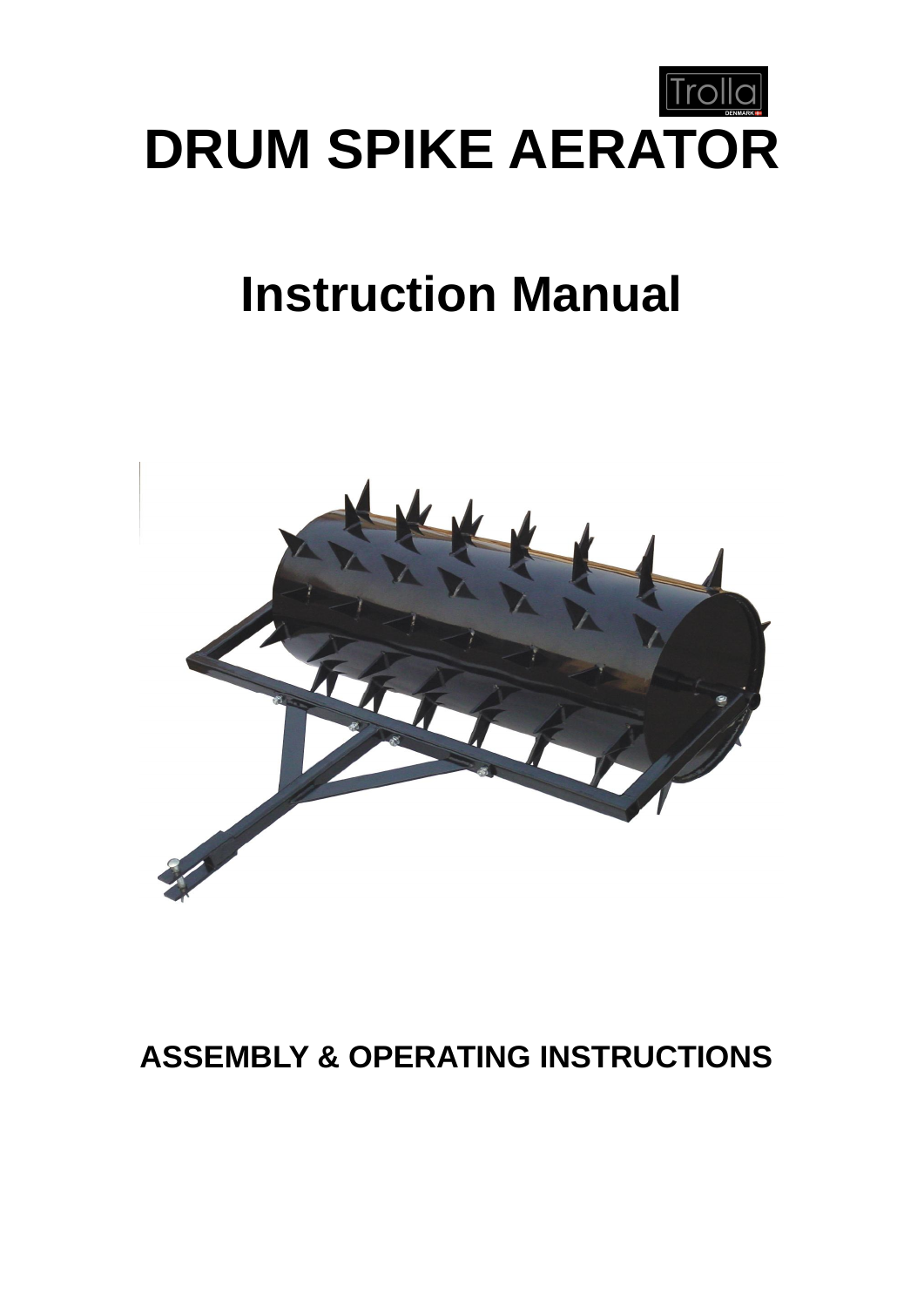

### **SAFETY OPERATIONS**

- Keep the operating speed LOW !! Do not operate over 5 MPH (8 KPH)
- Be sure that the area is clear before operating. Children are often attracted to the machine and operating activity. Never assume that children will remain where you last saw them. Keep children under the watchful care of another responsible adult.
- Read this manual and learn to operate this equipment safely
- **•** Stop and inspect the equipment if you strike and object. Repair if necessary, before restarting
- **•** Dress properly. Do not operate when bare foot or wearing open sandals
- Do not operate while under the influence of alcohol or drugs
- Operate attachments up and down slopes. There is a significant risk of overturns when operating across slopes
- $\bullet$  Oil or Grease moving parts as required.

#### **ASSEMBLY INSTRUCTIONS**

- 1. Locate and layout all parts as shown below.
- 2. Place U style Hitch Bracket around Drum Body, Slip Joint Bushing over the axle and install hardware as indicated
- 3. Place "T" style hitch against "U" Hitch and install hardware indicated. Tighten all hardware securely. Check all hardware periodically to assure tightness.
- 4. Fill Drum with water to achieve desired weight. Install Plug.
- 5. Grease or Oil bushings as needed.

#### **MAINTENANCE INSTRUCTIONS**

- 1. Lubricate Bushings as needed.
- 2. Drain water completely from drum before winter storage.
- 3. Check hardware for tightness before each use.